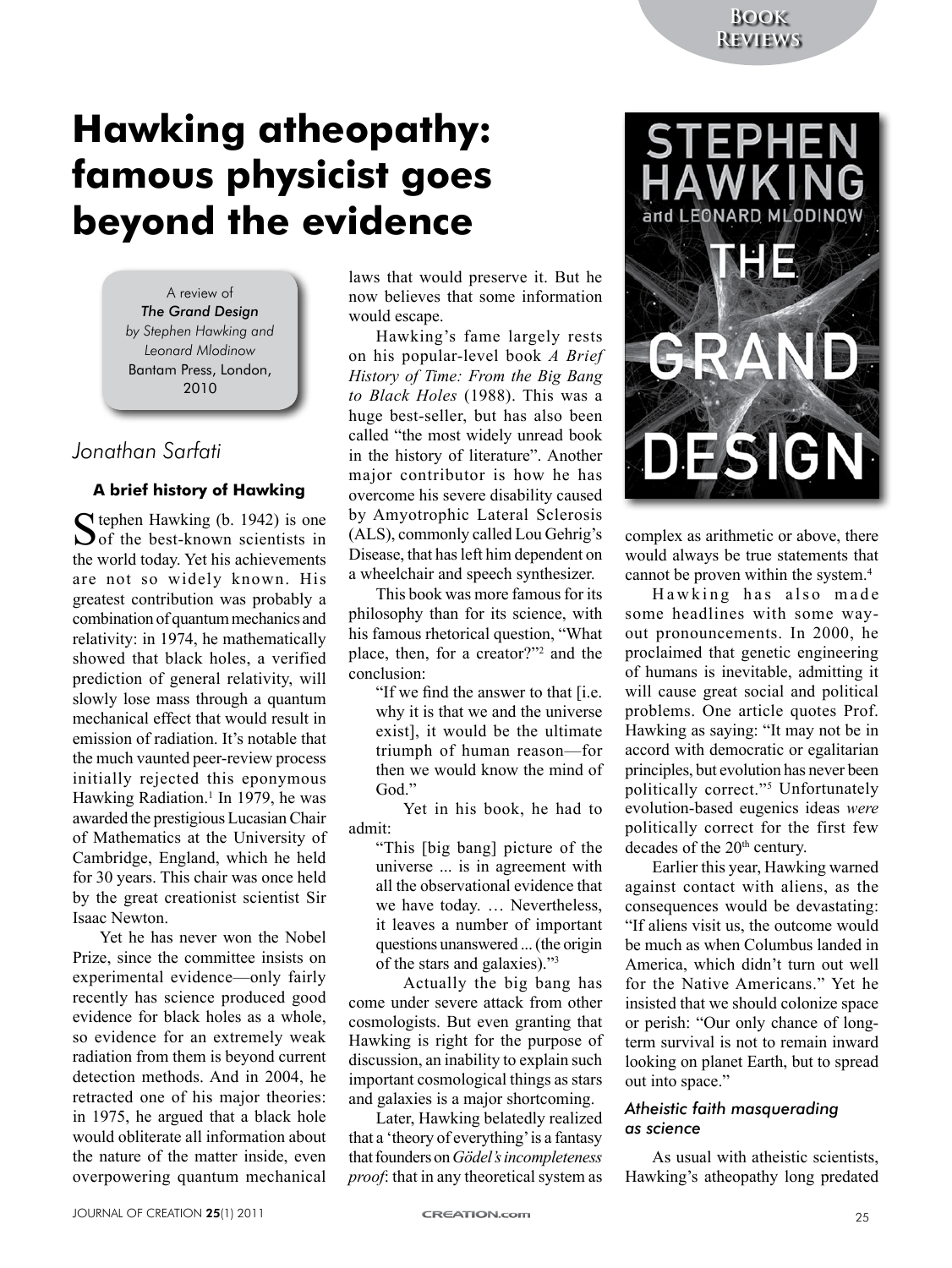his science. His influential mother Isabel was a Communist, and in his teen years he admired the strongly anti-Christian mathematical philosopher Bertrand Russell.

As with Dawkins, his arguments for atheism are puerile, e.g.

"We are such insignificant creatures on a minor planet of a very average star in the outer suburb of one of a hundred billion galaxies. So it is difficult to believe in a God that would care about us or even notice our existence."

Yet King David was equally aware of our tininess compares with the universe, and came to a different conclusion (in Psalm 8:3–5):

> "3 When I look at your heavens, the work of your fingers, the moon and the stars, which you have set in place,

> "4 what is man that you are mindful of him, and the son of man that you care for him?

> "5 Yet you have made him a little lower than the heavenly beings and crowned him with glory and honour."

Similarly, as C.S. Lewis pointed out, the medieval theologians were well aware that compared to the vastness of heavens, the earth was but a point in space. But somehow modern antitheists think this is news, regarding it as a profound disproof of God, as if God needed a small universe to exist. And if the universe were small, then these same atheopaths would probably whine, "If God is so great, then why didn't He created anything else?"6

#### *Marriage*

He met his future wife Jane (née Wilde) in 1962, a year before he was diagnosed with his degenerative illness. Jane is a scholar in her own right, with a doctorate in Medieval Portuguese Literature. She is also a Christian, and unwisely violated Paul's command against unequally yoking with an unbeliever (2 Cor 6:14)—they married in 1965. Jane did not expect him to live very long; he had been given two years—the time the eponymous

Lou Gehrig (1903–1941) survived his diagnosis. But somehow, this engagement made a huge difference in his life, as he admitted, "What really made a difference was that I got engaged to a woman named Jane Wilde. This gave me something to live for." His biographers said:

"There is little doubt that Jane Wilde's appearance on the scene was a major turning-point in Stephen Hawking's life. The two of them began to see a lot more of one another and a strong relationship developed. It was finding Jane that enabled him to break out of his depression and regenerate some belief in his life and work. For Hawking, his engagement to Jane was probably the most important thing that ever happened to him. It changed his life, gave him something to live for and made him determined to live. Without the help that Jane gave him, he would almost certainly not have been able to carry on or had the will to do so."7

Their marriage soon produced three children. Yet although Stephen lived far longer than anyone expected, his body deteriorated markedly. Jane said in 1986, "Without my faith in God, I wouldn't have been able to live in this situation." Unfortunately, Stephen's antitheism became more dogmatic and vicious, which caused major conflicts. Yet she stuck with him, following 1 Corinthians 7:12–17. But eventually Stephen ended the marriage after 25 years. Jane later wrote an insightful autobiography, revealing the conflicts between her Christian faith and Stephen's dogmatic atheism.8

#### **New atheistic book**

Hawking has again made the headlines with his new book, coauthored with science writer and physicist Dr Leonard Mlodinow, strangely called *The Grand Design.9*  This supposedly proves that no Creator was necessary. Yet once again, he goes way beyond the evidence. And there are people who have not been

impressed with the book who we would expect to welcome it. The ultra-liberal and anti-Christian *New York Times* published a review:

> "The real news about *The Grand Design*, however, isn't Mr. Hawking's supposed jettisoning of God, information that will surprise no one who has followed his work closely. The real news about *The Grand Design* is how disappointingly tinny and inelegant it is. The spare and earnest voice that Mr. Hawking employed with such appeal in *A Brief History of Time*  has been replaced here by one that is alternately condescending, as if he were Mr. Rogers explaining rain clouds to toddlers, and impenetrable.

> "*The Grand Design* is packed with grating yuks. 'If you think it is hard to get humans to follow traffic laws,' we read, 'imagine convincing an asteroid to move along an ellipse.' (Oh, my.)"10

#### *Extrasolar planets*

For example, he cites the discovery of extrasolar planets<sup>11</sup> as a turning point against Isaac Newton's belief that the universe must have been planned:

> "That makes the coincidences of our planetary conditions—the single Sun, the lucky combination of Earth-Sun distance and solar mass—far less remarkable, and far less compelling as evidence that the Earth was carefully designed just to please us human beings."

Yet extrasolar planets have caused far more problems for evolutionary models of stellar systems, i.e. the Nebular Hypothesis.12–15 For example, to obtain 'hot Jupiters', evolutionists must propose that they formed far enough from the star for water vapour to condense, then migrated inwards.<sup>14</sup> Other extrasolar planets have highly slanted or even retrograde orbits, i.e. in the opposite direction to their star's spin.16,17 Rather, extrasolar planets suggest our solar system is unique and young.<sup>18</sup>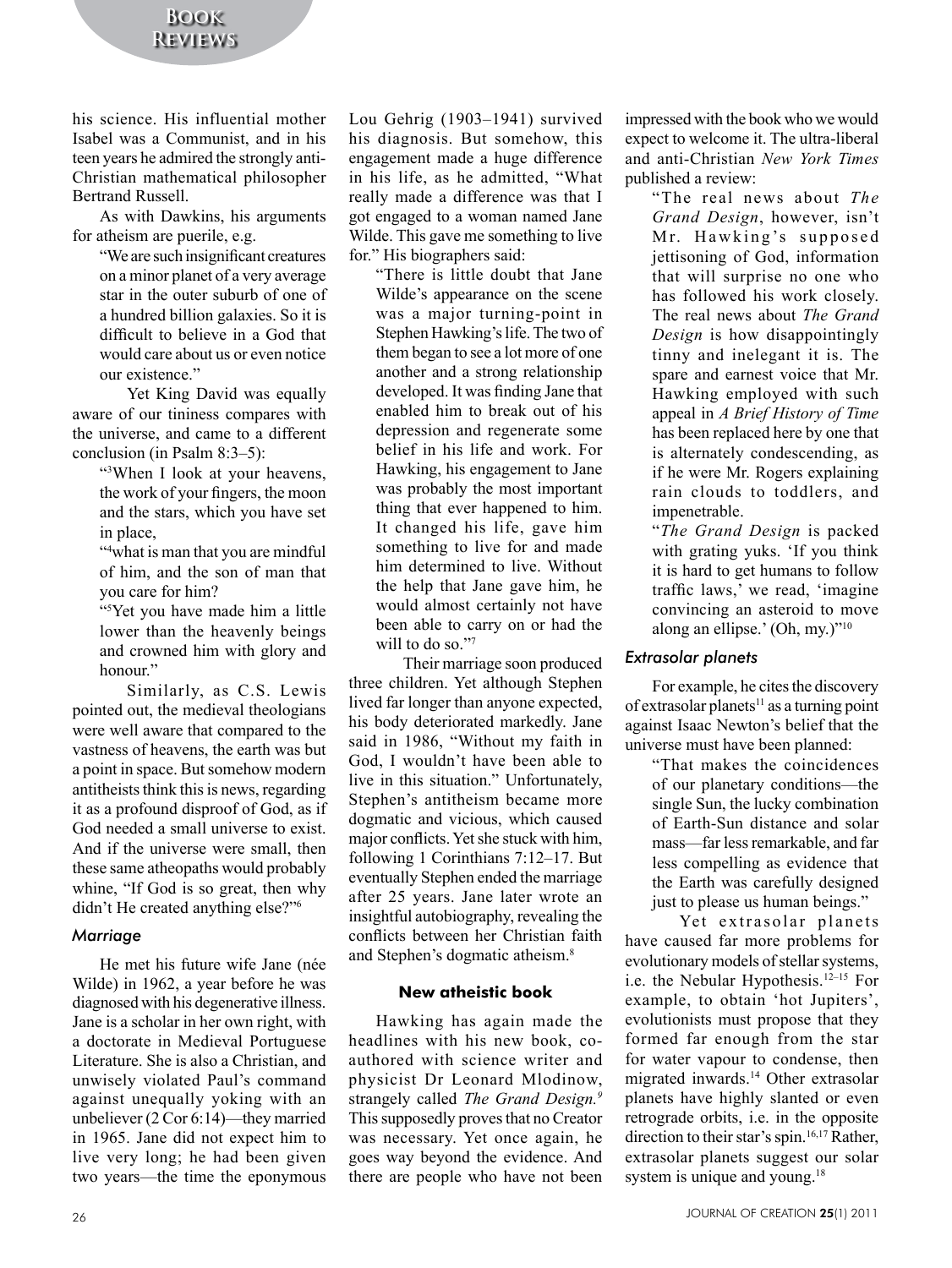#### *Hawking fails logic and meta-science*

Hawking's key assertion is that the big bang followed inevitably from the laws of physics so needed no creator, "because there is a law such as gravity, the universe can and will create itself from nothing."

However, logic doesn't seem to be his strong point; 'self-creation' is self-contradictory. Something can do something—including create—only if it exists; something not yet existing has no power to do anything, *including create itself.*

And for such a great scientist, he seems rather clueless about the *metascience issues*, i.e. the assumptions that *overlie* science and allow it to work. For example, his comment presupposes that laws can do anything, but I've pointed out before that this type of claim:

"… treats natural laws as real entities. In reality, scientific laws are *descriptive* of what we observe happening regularly, just as the outline of a map describes the shape of a coastline. Treating scientific laws as prescriptive, i.e. the cause of the observed regularities, is like claiming that the drawing of the map is the cause of the shape of the coastline."19

Similarly, Prof. John Lennox, who defeated Dawkins in a debate,<sup>20</sup> in his review of Hawking, pointed out:

"But contrary to what Hawking claims, physical laws can never provide a complete explanation of the universe. Laws themselves do not create anything; they are merely a description of what happens under certain conditions. "What Hawking appears to have done is to confuse law with agency. His call on us to choose between God and physics is a bit like someone demanding that we choose between aeronautical engineer Sir Frank Whittle<sup>21</sup> and the laws of physics to explain the jet engine.

"That is a confusion of category. The laws of physics can explain how the jet engine works, but

someone had to build the thing, put in the fuel and start it up. The jet could not have been created without the laws of physics on their own—but the task of development and creation needed the genius of Whittle as its agent.

"Similarly, the laws of physics could never have actually built the universe. Some agency must have been involved.

"To use a simple analogy, Isaac Newton's laws of motion in themselves never sent a snooker ball racing across the green baize. That can only be done by people using a snooker cue and the actions of their own arms."22

Hawking also plays the usual 'warfare of religion vs science' for all its worth. Thus his hero has long been Galileo, despite the fact that his dispute was really science vs science (see, for example, "The Galileo quadricentennial"23).

Hawking also credits the Ionian Greeks with discovering the nature of scientific laws. But he ignores the extensive research that shows that science itself thrived only under the Christian worldview, and was stillborn in other cultures, *including ancient Greece*. Thus it thrived in the European middle ages under a general Christian worldview, and even more so with the explicit biblical worldview of the Reformation (see "The biblical roots of modern science"<sup>24</sup>). This was due to the presuppositions required for science to work in the first place, including the reality and rationality of both the universe and our own thoughts.25

Lennox, a mathematician who is also very learned in the philosophy of science, raises the same points:

"The very reason science flourished so vigorously in the  $16<sup>th</sup>$  and  $17<sup>th</sup>$ centuries was precisely because of the belief that the laws of nature which were then being discovered and defined reflected the influence of a divine law-giver.

"One of the fundamental themes of Christianity is that the universe was built according to a rational, intelligent design. Far from being at odds with science, the Christian

faith actually makes perfect scientific sense.

"Some years ago, the scientist Joseph Needham made an epic study of technological development in China. He wanted to find out why China, for all its early gifts of innovation, had fallen so far behind Europe in the advancement of science.

"He reluctantly came to the conclusion that European science had been spurred on by the widespread belief in a rational creative force, known as God, which made all scientific laws comprehensible."22

#### *Multiverses*

Hawking's whole edifice rests on 'M-theory'. The book claims, "M-theory is not a theory in the usual sense. It is a whole family of different theories." This predicts that "ours is not the only universe". Rather, "Instead M-theory predicts that a great many universes were created out of nothing." And here is their punch line:

"… their creation does not require the intervention of some supernatural being or god. Rather, these multiple universes arise naturally from physical law. They are a prediction of science."

But given that these can't be observed, even in principle, this is unscientific.

But they argue that it would explain why some will inevitably have the characteristics for life, and if ours wasn't one of them, then we wouldn't be here to observe it. This is a variant of the so-called 'anthropic principle' (from Greek *anthrōpos* άνθρωπος = man). This sounds profound but it's actually no explanation at all. As Christian philosopher and apologist William Lane Craig pointed out:

- If you were dragged before a trained firing squad, and they fired and missed:
- it is true that you should not be surprised to observe that you are not dead, but
- it is equally true that you *should*  be surprised to observe that you are alive.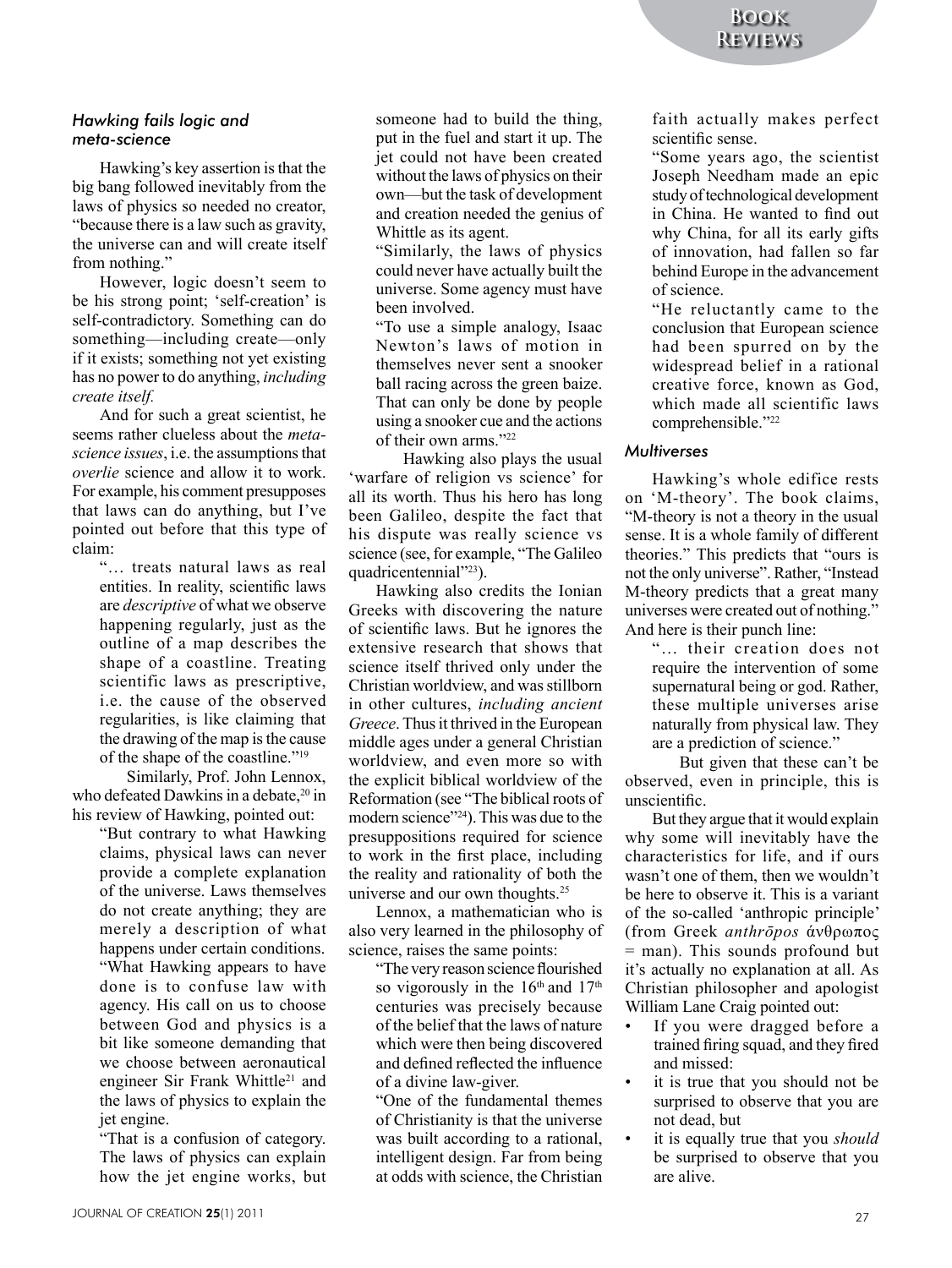**Book Reviews**

If you were asked, "How did you survive?", it would be inadequate to answer, "If I didn't, I would not be here to answer you."26

Multiverses supposedly explain the existence of ours with special characteristics. But this is really special pleading, i.e. an explanation these atheists accept for the universe but would not tolerate for a second to explain anything else. Consider if we found a pattern of markings which spelled your name on a beach. Naturally you would conclude that an intelligent agent had written it. This is more plausible than thinking that wind and wave erosion somehow produced that pattern by chance, *even though there is an extremely tiny probability of this happening*.

But under multiverse reasoning, there are an infinite number of parallel universes containing every possible quantum state—"In infinite space, even the most unlikely events must take place somewhere."27

So if a person had an *a priori* bias that no one could have written your name, he could argue that we just happen to be in one of the tiny fraction of universes where this improbable erosion pattern arose naturally. If this sounds totally unreasonable, then, by the same logic, so is the atheistic preference for an infinite number of universes over a Creator.<sup>28</sup>

It's notable that his ideas have been criticized by none other than his greatest collaborator on black holes, Sir Roger Penrose.29 Penrose reviewed his old friend's book,<sup>30</sup> and commented on "Hawking's strange-sounding philosophical standpoint of *theorydependent realism* put forward here". I.e. Hawking has proven nothing; rather, his whole edifice depends on a very shaky theory of physics, and Penrose explains that this is "'M-theory', a popular (but fundamentally incomplete) development of string theory. … M-theory enjoys no observational support whatever."

String theory itself, let alone M-theory that stems from it, is most dubious. An editorial in *New Scientist* lamented about how the fancy

mathematics of string theory really prove nothing in reality:

"But these equations*tell us nothing about where space and time came from* and describe nothing we would recognize."31

This also cited a running joke among cosmologists:

- Q: why is our universe unique?
- A: it's the only one that string theory can't explain!<sup>32</sup>

#### *Hawking*'*s collaborators disagree*

As above, Penrose is most critical of Hawking's current book. He also criticized Hawking's previous best seller—in the film version of *A Brief History of Time*, he said (although he claims no religious beliefs):

"There is a certain sense in which I would say the universe has a purpose. It's not there just somehow by chance. Some people take the view that the universe is simply there and it runs along—it's a bit as though it just sort of computes, and we happen by accident to find ourselves in this thing. I don't think that's a very fruitful or helpful way of looking at the universe, I think that there is something much deeper about it, about its existence, which we have very little inkling of at the moment."

Another of Hawking's major collaborators is George Ellis.<sup>33</sup> Yet he is not an atheist but a Quaker and Platonist, and winner of the Templeton Prize. Ellis is much more aware than Hawking of how cosmogonic models are heavily dependent on philosophical *assumptions*. In an interview in *Scientific American*, Ellis was quoted as follows:

"'People need to be aware that there is a range of models that could explain the observations,' Ellis argues. 'For instance, I can construct you a spherically symmetrical universe with Earth at its center, and you cannot disprove it based on observations.' Ellis has published a paper on this. 'You can only exclude it on philosophical grounds. In my view there is absolutely nothing wrong in that. What I want to bring into the



Figure 1. Stephen Hawking

open is the fact that we are using philosophical criteria in choosing our models. A lot of cosmology tries to hide that.'"34

Last year, Prof. Ellis gave an interesting private lecture at a university in South Africa, which was attended by creationist engineering student E. van Niekerk, who reports:

> "He (carefully) disagrees with this atheistic fluff that Hawking and his fellow colleagues generate. He for instance told us why the multiverse idea does not solve the problem of design, or why this universe is here. He also slipped something else. There either has to be an eternal being/God, or an eternal universe, and he does not seem convinced that this universe can be eternal (even with fluctuations of existence etc.). Although he is not a biblical creationist, he said there is one piece in the Bible that was very 'reasonable'. That is the opening words of the gospel of John, namely: 'In the beginning was the Word, and the word was with God, and the Word was God'."

#### **Summary**

• Hawking's greatest works were in black hole physics.